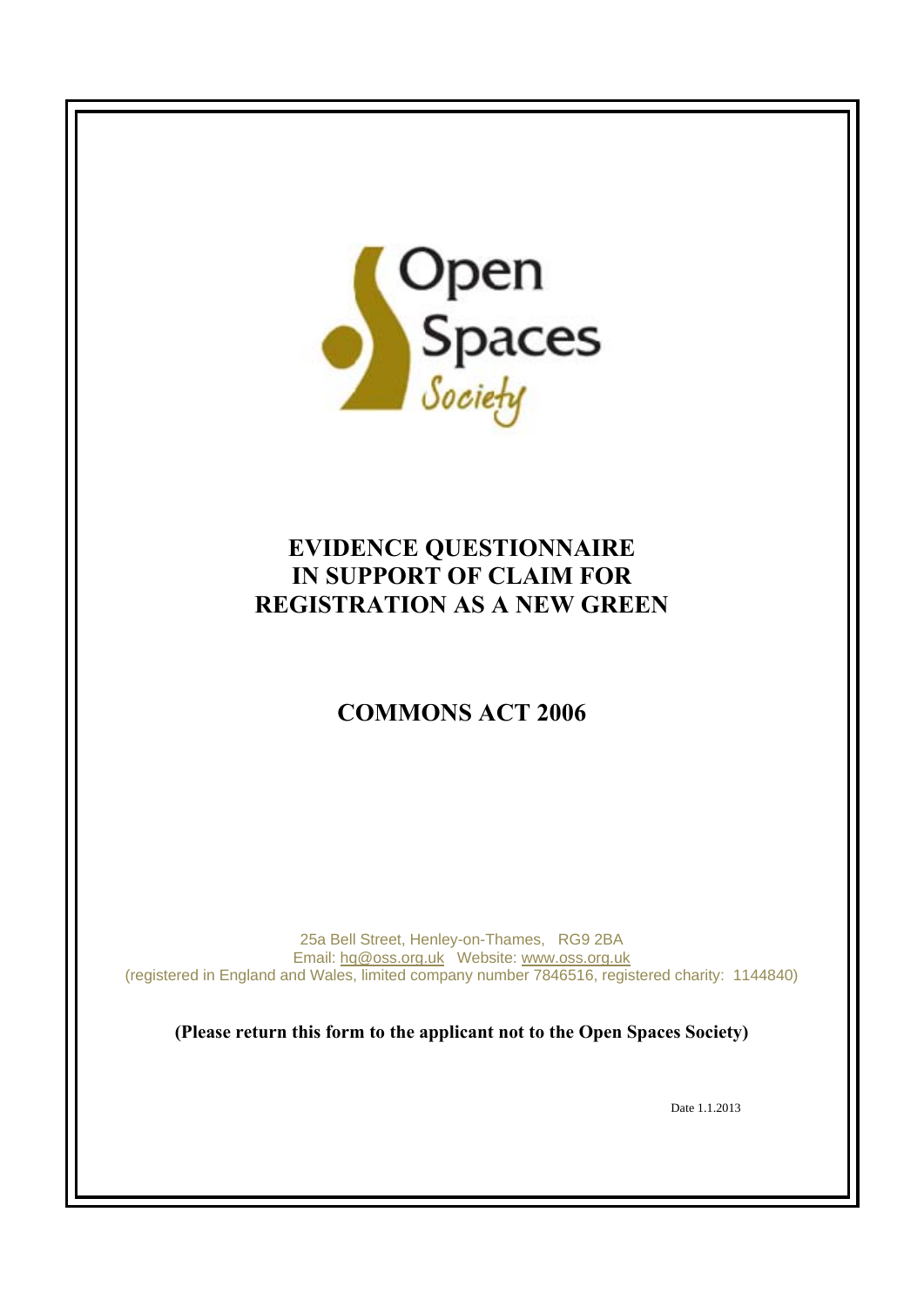### *EVIDENCE QUESTIONNAIRE IN SUPPORT OF REGISTRATION AS A NEW GREEN*

| <b>NAME</b>     |                     |
|-----------------|---------------------|
| <b>ADDRESS</b>  |                     |
| <b>POSTCODE</b> | <b>TELEPHONE NO</b> |

| 1.     | Address when you used the land.<br>(The land in this form means 'the claimed land'.)                                                                                                                                                                                                                                                              |                                                |  |  |  |
|--------|---------------------------------------------------------------------------------------------------------------------------------------------------------------------------------------------------------------------------------------------------------------------------------------------------------------------------------------------------|------------------------------------------------|--|--|--|
| 2.     | Address when you knew the land was used by the<br>local inhabitants.                                                                                                                                                                                                                                                                              |                                                |  |  |  |
| 3a.    | Did you sign the reverse side of 'Map A' confirming it relates to this evidence<br>Yes/No<br>provided by you?<br>(Map A is the map showing the claimed land, and the claimed locality which uses the land,<br>which should accompany the form and which will subsequently accompany the application: see<br>Form 44 part 5 & 6 (and note 5 & 6).) |                                                |  |  |  |
| $3b$ . | Please confirm that you agree with the boundaries of the locality (or<br>(state the colour)                                                                                                                                                                                                                                                       |                                                |  |  |  |
| 4.     | Please mark the location of your house on 'Map A' with an X.                                                                                                                                                                                                                                                                                      |                                                |  |  |  |
| 5.     | By what, if any, name is the land shown on 'Map A'<br>known?                                                                                                                                                                                                                                                                                      |                                                |  |  |  |
| 6.     | Has it ever to your knowledge been known by any<br>other name? If so, what name?                                                                                                                                                                                                                                                                  |                                                |  |  |  |
| 7.     | For how many years have you known the land?                                                                                                                                                                                                                                                                                                       | From  to                                       |  |  |  |
| 8.     | Between which years did you use it?                                                                                                                                                                                                                                                                                                               | From<br>to                                     |  |  |  |
|        |                                                                                                                                                                                                                                                                                                                                                   | Then from $\dots \dots \dots$ to $\dots \dots$ |  |  |  |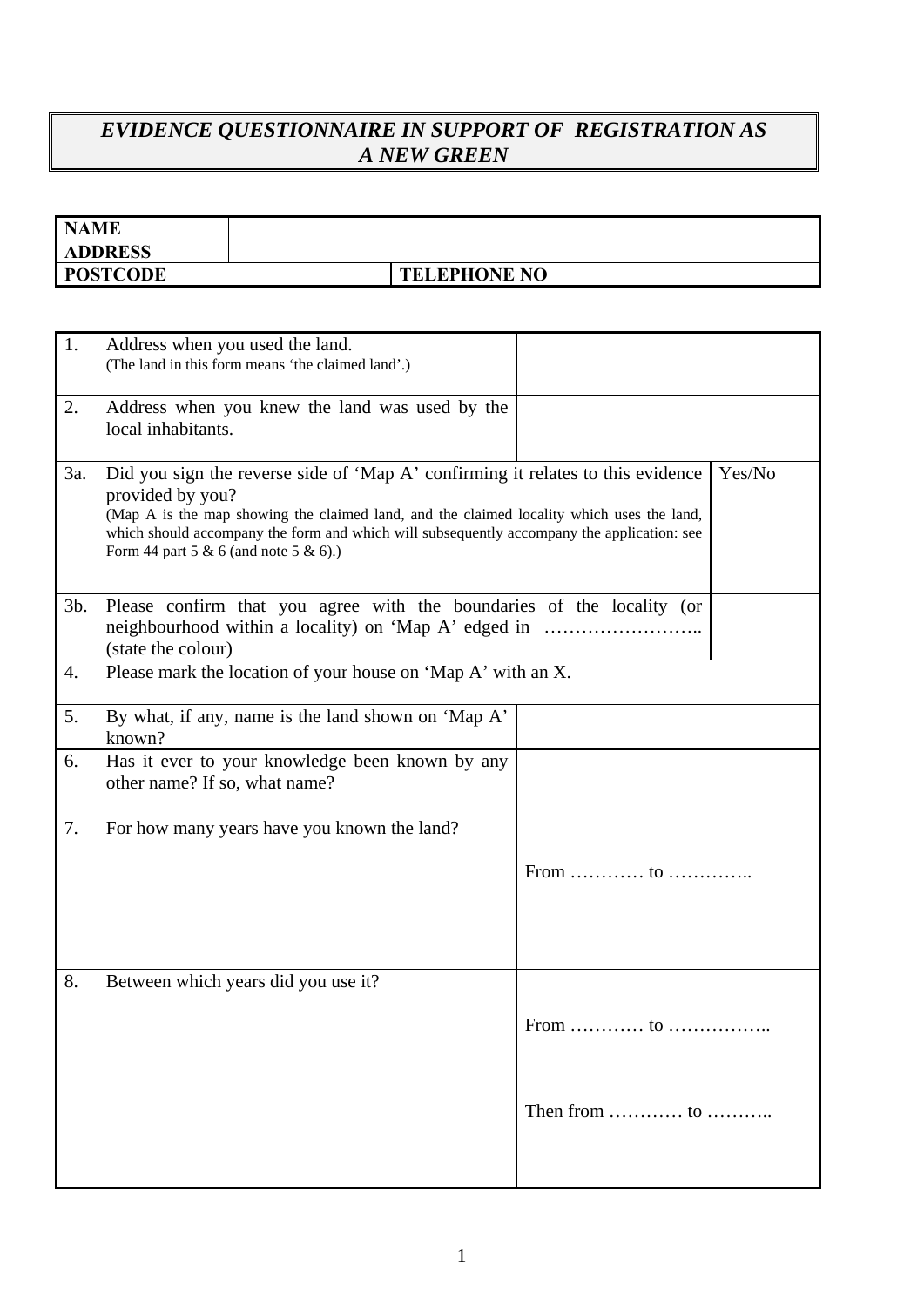9. Do you consider yourself to be a local inhabitant in respect of the land?

10. During the time you have used the land, has the general pattern of use remained basically the same?

11. What recognisable facilities are available to the local inhabitants of your locality? *Please tick all boxes that apply and add any OTHER additional matters not covered***.** 

- **□ SCHOOL CATCHMENT AREA □ AREA POLICEMAN**
- 
- 
- **□ LOCAL CHURCH OR PLACE OF □ A CENTRAL FEATURE WORSHIP □ SCOUT HUT**
- **□ SPORTS FACILITY □ OTHER (Please state)**
- **□ LOCAL SHOPS**
- 
- **LOCAL SCHOOL □ DOCTOR'S SURGERY**
- **□ RESIDENTS' ASSOCIATION □ COMMUNITY ACTIVITIES**
- **□ COMMUNITY CENTRE □ NEIGHBOURHOOD WATCH** 
	-
	-
	-

12. To your knowledge are there any public paths crossing the land?

13. How do/did you gain access to the land?

14. Why do you go on to this piece of land?

15. How often do/did you use the land (apart from the public paths)?

16. What activities do/did you take part in?

17. Does your immediate family use the land?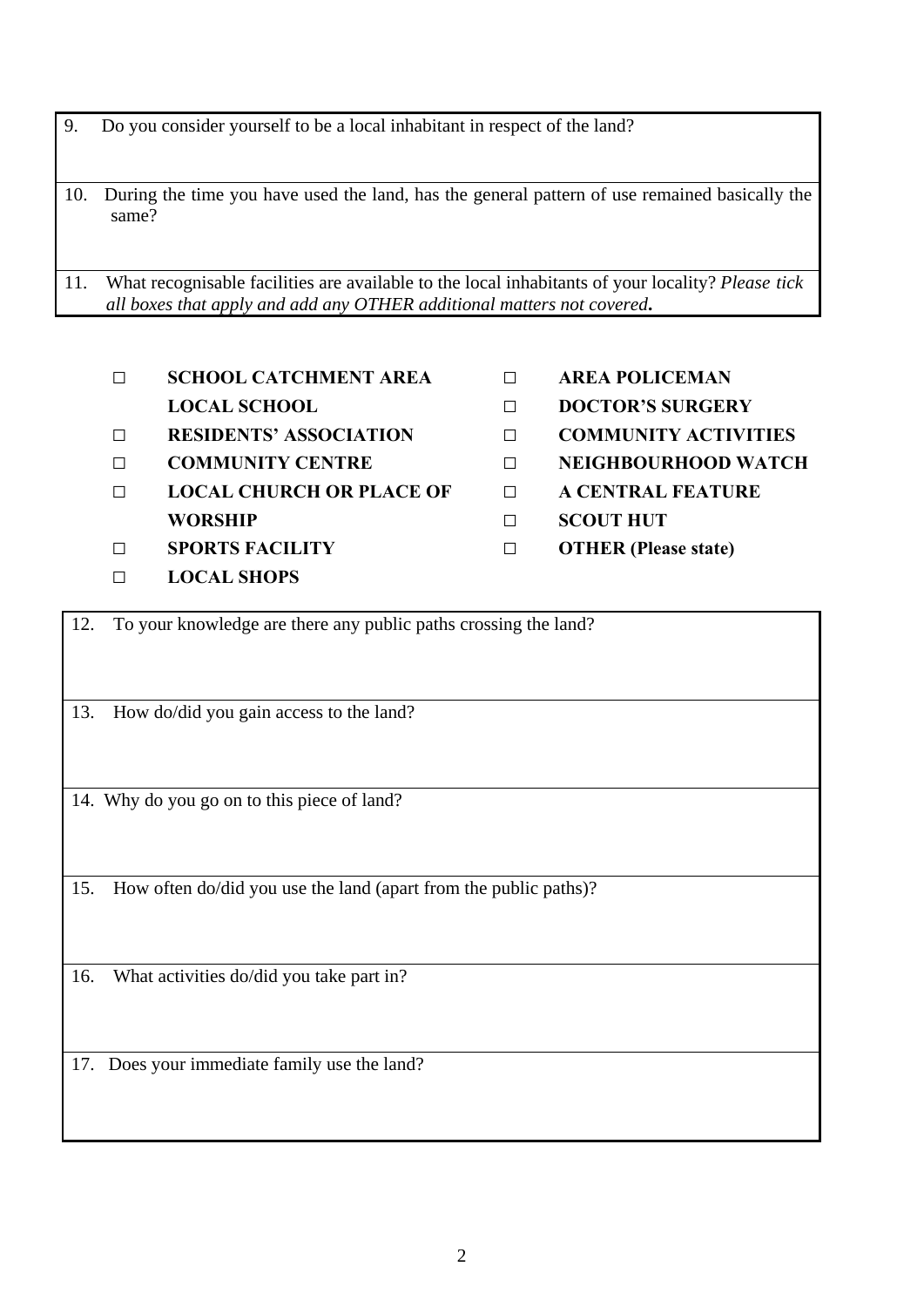18. If so, what for?

19. Do you know of any community activities that take place or have taken place on the land?

19a. Please list them and state when and for how long they have taken place.

20. Do you participate in any of them?

21. Do any organisations use the land for sports or pastimes? If so please specify.

22. Do any seasonal activities take place on the land?

23. Please tick all the activities that you have seen taking place on the land.

- **□ CHILDREN PLAYING □ FOOTBALL**
- **□ ROUNDERS □ CRICKET**
- 
- **□ DRAWING AND PAINTING □ PICNICKING**
- **□ DOG WALKING □ KITE FLYING**
- 
- **□ PICKING BLACKBERRIES □ BONFIRE PARTIES**
- **□ COMMUNITY CELEBRATIONS □ BICYCLE RIDING**
- 
- **□ OTHER (Please state)**
- 
- 
- **□ FISHING □ BIRD WATCHING** 
	-
	-
- **□ TEAM GAMES □ PEOPLE WALKING** 
	-
	-
- **□ FETES □ CAROL SINGING**

25. Do you know who is the occupier of the land?

24. Do you know who is the owner of the land?

26. Has the owner or occupier seen you on the land?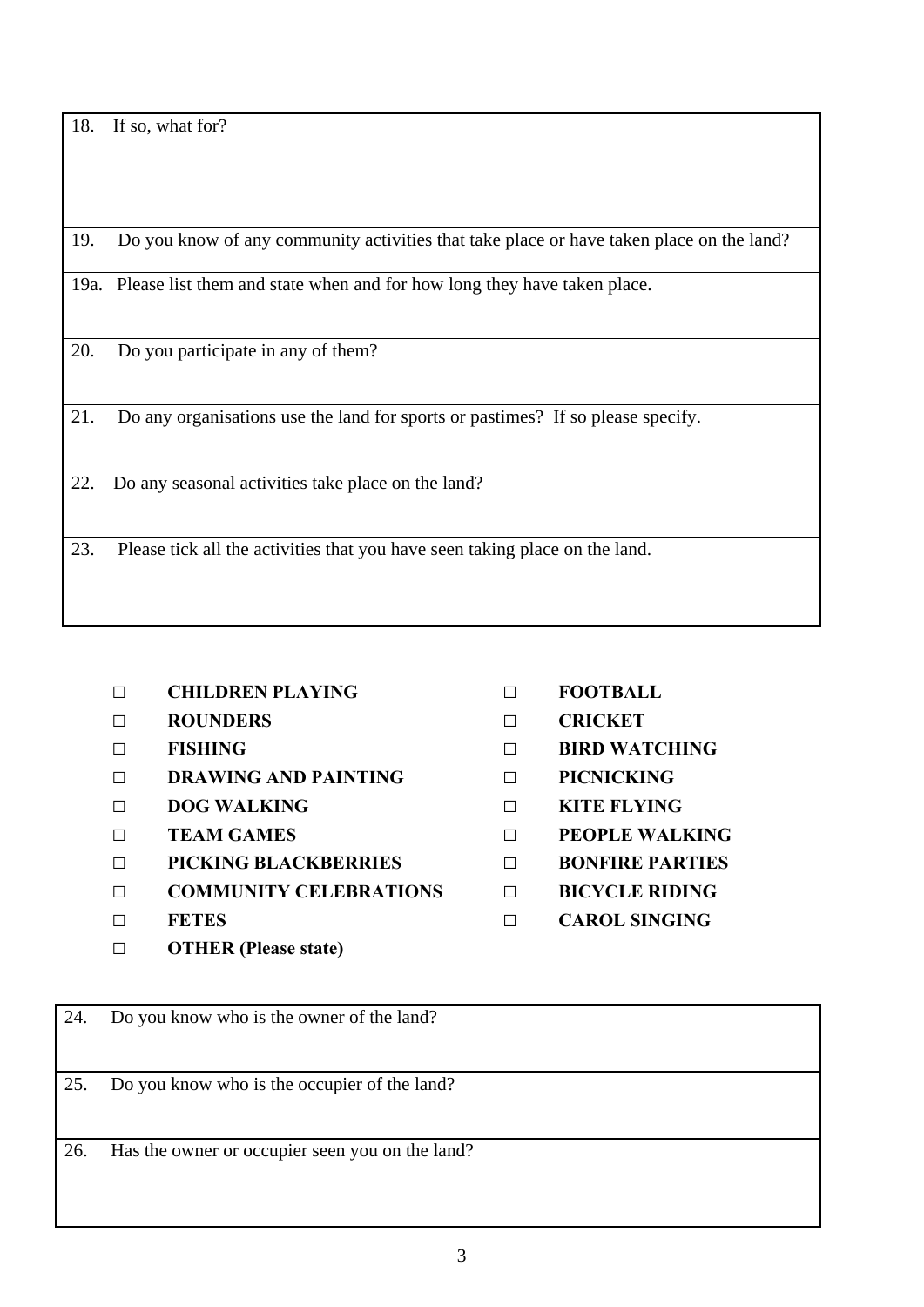4

| 28. | Was permission ever sought by you for activities on the land?                                                                                                  |        |  |  |
|-----|----------------------------------------------------------------------------------------------------------------------------------------------------------------|--------|--|--|
|     | 28a. If so, from whom and when.                                                                                                                                |        |  |  |
| 29. | Did anyone ever give you permission to go onto the land?                                                                                                       |        |  |  |
|     | 29a. If yes, when and the reason.                                                                                                                              |        |  |  |
| 30. | Have you ever been prevented from using the land?                                                                                                              |        |  |  |
|     | 30a. If yes, when and the reason.                                                                                                                              |        |  |  |
| 31. | Has any attempt ever been made by notice or fencing or by any other means to prevent or<br>discourage the use being made of the land by the local inhabitants? |        |  |  |
|     | 31a. If yes, give examples and dates.                                                                                                                          |        |  |  |
| 32. | Do you have any photographs or any other<br>evidence of use of the land by local inhabitants?                                                                  | Yes/No |  |  |
| 33. | Are you willing to lend them to us?                                                                                                                            | Yes/No |  |  |
| 34. | If you have additional information please attach a separate statement.                                                                                         | Yes/No |  |  |
|     |                                                                                                                                                                |        |  |  |

27. What did he or she say?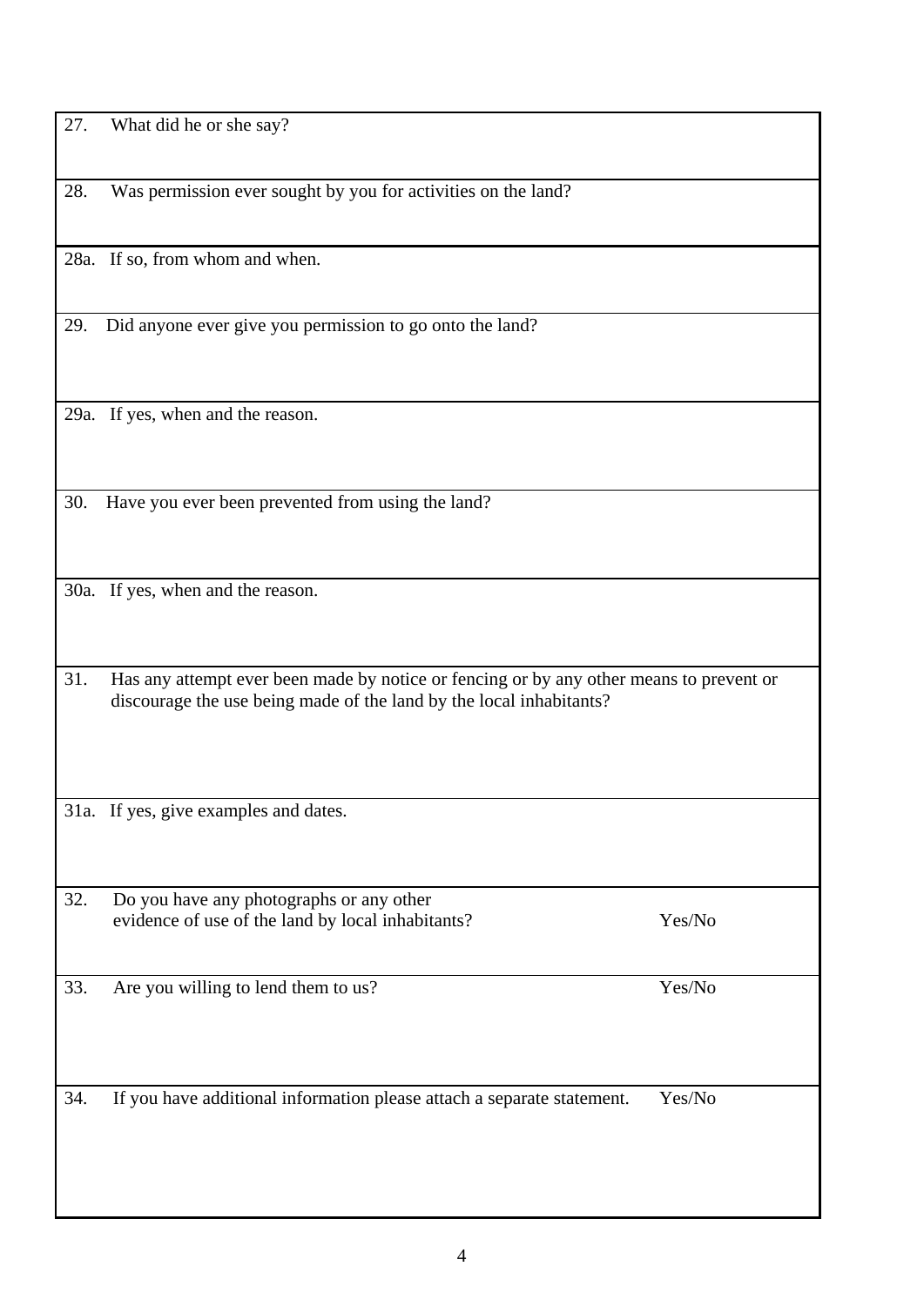- 35. If you have knowledge of others who may be in a position to complete an evidence form, would you please write their names and addresses upon the reverse of this form. Yes/No
- 36. I have carried on the activities referred to in this questionnaire for ……… years without anybody trying to stop me and I believe the activity should be treated by the law as having a lawful origin.
- 37. *I understand that the evidence form I have completed in relation to this application may become public knowledge and I authorise the applicant to disclose this form to anyone reasonably requiring access to this application.*
- 38. *I also understand that this evidence may be presented at a non-statutory inquiry and I authorise the applicant to use this form for that purpose.*

Signed ............................................ Date ...............................

**(Please return this form to the applicant not to the Open Spaces Society)**